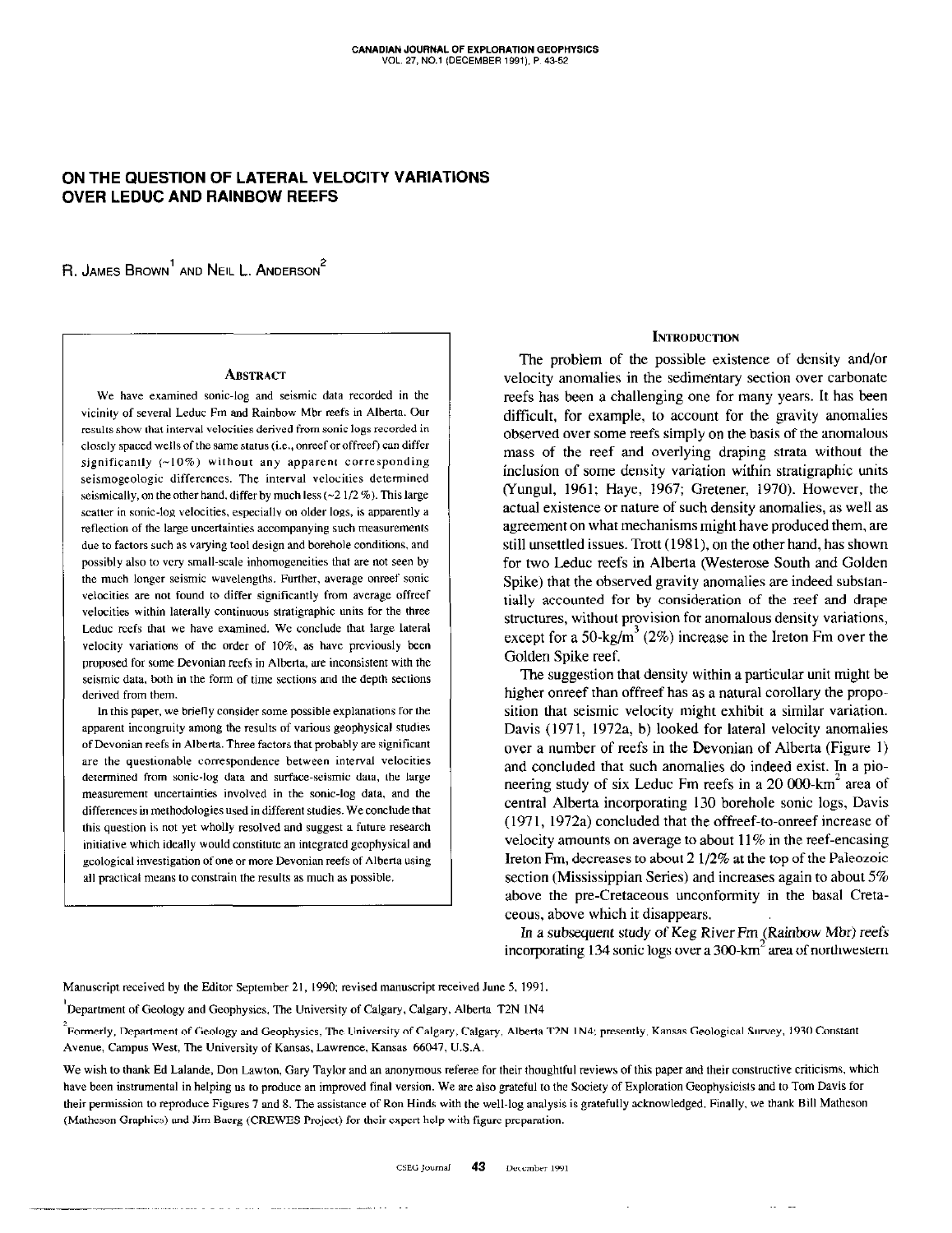R.J. BROWN and N.L. ANDERSON



Fig. 1. Stratigraphy from the base of the Devonian to the top of the Paleozoic for the central plains and northwest plains of Alberta (after AGAT Laboratories, 1988).

Alberta, Davis (1972b) found that the velocity anomalies were less significant in magnitude, vertical extent, and correlation with reef occurrence than in the Leduc case. For the Rainbow Lake area, velocity anomalies were reported over some but not all of the reefs with magnitudes ranging from about  $-4\%$  (i.e., a decrease) in the reef-encasing Muskeg Fm to about  $+6\%$  in the Middle Devonian Watt Mountain Fm to about zero in the Upper Devonian Fort Simpson Fm.

In these studies, two quite different methods were used to determine the regional velocity variations. The implications of this will be further touched upon below. It should also be mentioned that around 1970 there were far fewer sonic logs available than is the case today, and many of those were not borehole-compensated, this advance having appeared around 1965.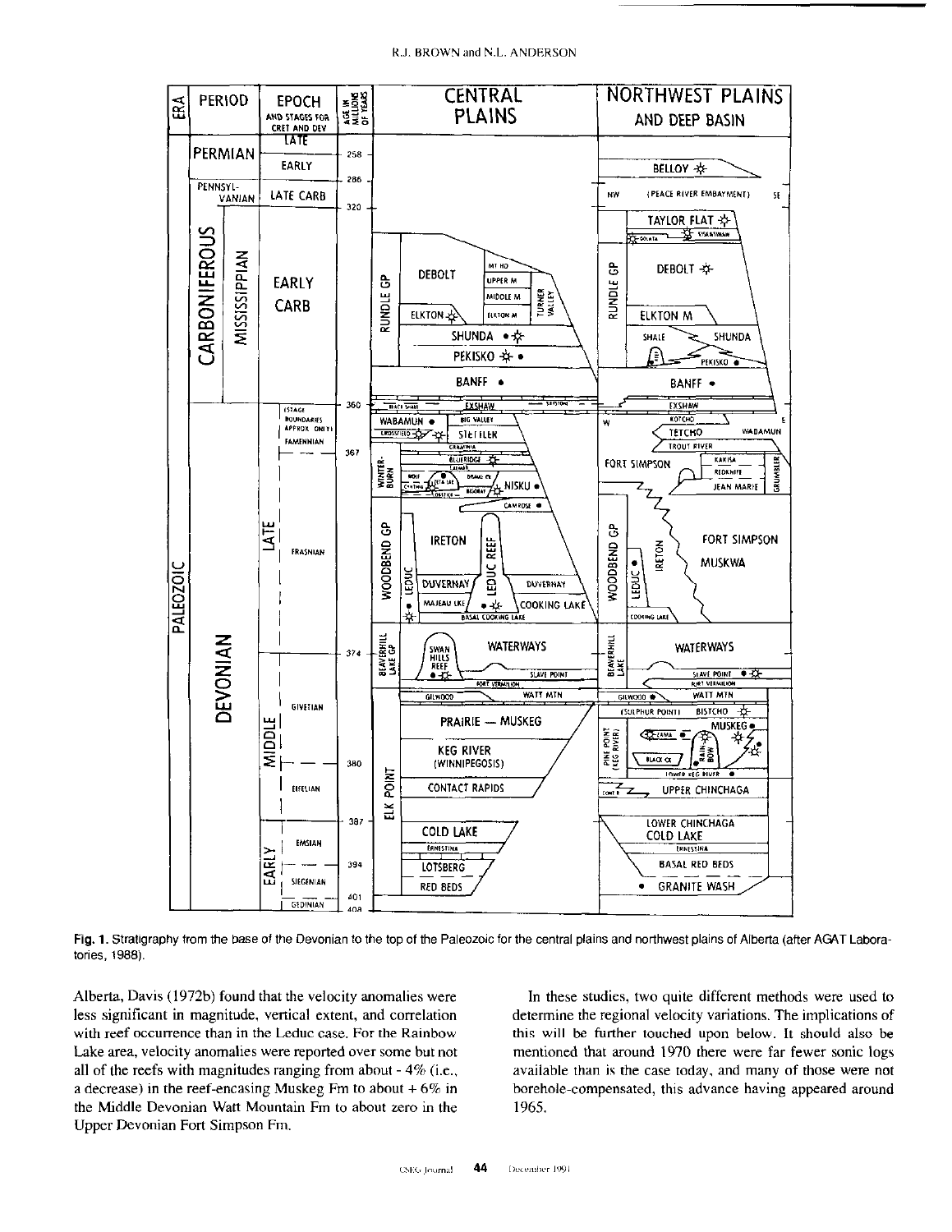In a recent study of western Canadian Devonian reefs, Anderson (1986) found that incorporation of velocity variations of up to 10% within laterally continuous units overlying Leduc reefs leads to geologically implausible results in transforming from time or seismic section to geologic or depth section, such as topographic lows on prereef platforms. On the other hand, the assumption of laterally constant interval velocities within units throughout the entire section leads to geologic interpretations that seem more reasonable in that reef growth on topographic lows is not implied.

The upper portion of the Ireton Fm, generally present both offreef and onreef, has higher average  $P$ -wave velocity than the lower portion, which is thin or absent onreef (Davis, 1971, 1972a; Anderson et al., 1989b, c). Thus, for the lreton interval as a whole, there is an increase in average P-wave velocity over the reef; and probably, in accord with Trott's (1981) Golden Spike model, a corresponding increase in density as well. However, within each of these units separately, our interpretations have not required the introduction of any lateral velocity variation (Anderson, 1986, Anderson et al., 1986, 1989b. c; Anderson and Brown, 1987).

This apparent incongruity in the findings of different studies on this topic prompts us to consider the matter further. In this paper, we critically examine the suitability of borehole sonic logs in providing sufficiently accurate data to resolve offreefto-onreef velocity variations and the consequences to geologic interpretation of laterally varying versus constant interval velocities. In addition, we consider some of the different methods that have been used and are available for future investigations of this problem.

## **SONIC-LOG VELOCITIES**

## Reliability of sonic-log velocities

P-wave interval velocities determined by means of borehole sonic logs can differ significantly from those determined using surface-seismic data as a result of dispersion, short-path multiples, variations in borehole environments, and different soniclog measuring tools and techniques. Due to dispersion alone, sonic-log velocities can exceed seismic velocities by  $~10\%$ while short-path multiples can produce differences of the same sense of ~3% (Stewart et al., 1984). Differences among closely spaced individual sonic logs themselves may also exist due to variations in tool design and borehole conditions. Such differences are shown below, in an analysis of two suites of closely spaced wells, to be as much as  $\sim$  17%. This large data scatter for sonic-log velocities is thus very significant in relation to the differences between sonic-log and surface-seismic velocities.

The first suite of sonic logs examined is from three onreef wells, all located within I km of each other and drilled into a common Keg River (Rainbow Mbr) reef. Sonic-log velocities for selected intervals (Table 1) were determined by measuring transit times and corresponding thicknesses directly on the sonic logs. The sonic-log velocities for the Wabamun/Fort Simpson and the Fort Simpson/Slave Point intervals (i.e., between the respective tops) are seen to be  $8\%$  and  $7\%$  higher,

respectively, in the 12-3 well than in the 3-3 well. The higher velocities in the 12-3 well translate into a 35-ms decrease in two-way traveltime (relative to the 3-3 location) on the integrated velocity logs for the Wabamun/Slave Point interval, in spite of the fact that this interval at the two locations differs in thickness by only about 3 m, according to the formation tops derived from well~log data. Such a large traveltime difference (35 ms) over such a short onreef distance (I km) is simply not observed on the seismic data and is put into perspective by the fact that one of the principal criteria for delineating Rainbow Mbr reefs is a decrease of 15 ms or more in the Wabamun/Slave Point time-thickness, onreef relative to offreef (McQuillin et al., 1984; Anderson, 1986; Anderson et al., 1989a).

The second suite of sonic logs (Table 2) is from four closely spaced onreef wells (within a radius of I km) drilled into a common Leduc reef in the Penhold area and tied to a seismic line (Figure 2). For the Mannville/Banff, Banff/Wabamun and Wabamun/Ireton intervals, the sonic-log velocities (Table 2) are 17%, 17% and I I% higher in the 16-29 well than in the 9-2X well, respectively. The net effect is that the two-way traveltime through the Mannville/Ireton interval on the 9-28 synthetic seismogram is 22 ms greater than on the 16.29 synthetic (Figure 3), despite the fact that this interval is about 30 m thicker in the 16-29 well. No such 22.ms difference is seen on the seismic

Table 1. Average interval velocities (m/s) calculated from sonic logs for three wells in the Rainbow field (T.109, R.BWG) drilled into a common Keg River reef.

| Stratigraphic<br>interval     | Well<br>$3-3$ | Well<br>13-2 | Well<br>$12-3$ | Mean<br>value | Standard<br>deviation |
|-------------------------------|---------------|--------------|----------------|---------------|-----------------------|
| Banff-<br>Wabamun             | 3234          | 3306         | 3139           | 3226          | 84                    |
| Wabamun-<br>Fort Simpson      | 4736          | 5038         | 5121           | 4965          | 203                   |
| Fort Simpson-<br>Slave Point  | 3391          | 3859         | 3614           | 3621          | 234                   |
| Slave Point-<br>Watt Mountain | 5716          | 5615         | 5564           | 5632          | 77                    |

Table 2. Average interval velocities (m/s) calculated from sonic logs for four wells in the Penhold field (T.36. R27W4) drilled into a common Leduc reef.

| Well<br>$9 - 28$ | Well<br>13-28 | Well<br>15-29 | Well<br>16-29 | Mean<br>value | Standard<br>deviation |
|------------------|---------------|---------------|---------------|---------------|-----------------------|
| 3551             | 4141          | 4132          | 4170          | 3999          | 299                   |
| 4726             | 5377          | 5438          | 5545          | 5272          | 370                   |
| 5522             | 6010          | 5966          | 6139          | 5909          | 268                   |
|                  |               |               |               |               |                       |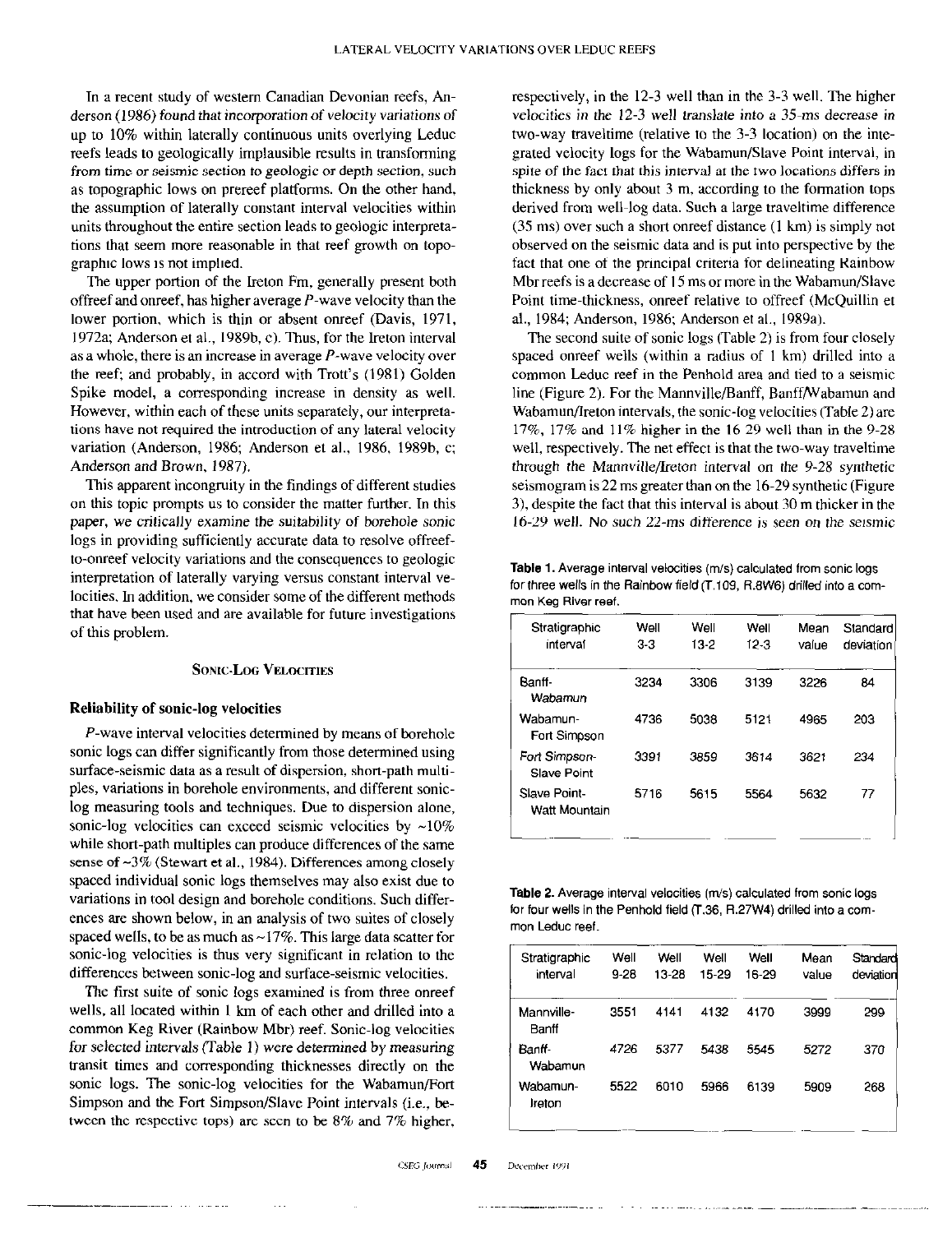|                       | W<br>$15 - 29$         | $16 - 29$                                                                                                                                                                                                                                                                     | $13 - 28$ | $9 - 28$                                                                                                                                                                                                                                                                                                                                                                                                                                                                                                                                                                                                                                                               | E                    |
|-----------------------|------------------------|-------------------------------------------------------------------------------------------------------------------------------------------------------------------------------------------------------------------------------------------------------------------------------|-----------|------------------------------------------------------------------------------------------------------------------------------------------------------------------------------------------------------------------------------------------------------------------------------------------------------------------------------------------------------------------------------------------------------------------------------------------------------------------------------------------------------------------------------------------------------------------------------------------------------------------------------------------------------------------------|----------------------|
|                       | 6 19 19 19 19 19 19 19 | 51 maatoo ah ah                                                                                                                                                                                                                                                               |           | الانتظار فتتها فالانتخاب الأناف المنتخب وتروي والربابات                                                                                                                                                                                                                                                                                                                                                                                                                                                                                                                                                                                                                | -0 O                 |
|                       |                        | وَلِي وَجَوَادِ وَالْأَقْصَاءُ الْهُدَاءَ وَجَدَاءَ مَعَامَةً مِنْ الْقَامَةِ وَجَعَامًا كَلْهَا مَ و<br>وتلطا فأوفر واستعاذوه فاضطلعت الأراد المرامع الأراوا والوالوا وأوالعون بطويان والمايان<br>एके दुनियम स्वास्थय स्वतंत्र्य स्वास्थय स्वास्थ्य संस्थान । । ये स्वास्थ्य |           |                                                                                                                                                                                                                                                                                                                                                                                                                                                                                                                                                                                                                                                                        | 0 <sub>1</sub>       |
|                       |                        |                                                                                                                                                                                                                                                                               |           | संग्रहणी कार्यालय कुछ दिन गर्भात । तमस्य कुछ दिन दिन स्वत् र भारत संग्रहण कार्यालय के स्वत् प्रति के स्वयं कार<br><b>ja se en es a presenta a a construy en escuera en el construyo el proprieto de la construcción de la construyo e</b>                                                                                                                                                                                                                                                                                                                                                                                                                              | 0 <sub>2</sub>       |
|                       |                        | IS A RANGA KALA A A A A A A A A A A A A A MANGA MANGA NA MANGA MANG                                                                                                                                                                                                           |           | י ליי יוי קיימות המולח המולח היו היו היו היו היו המולח המולח היו היו היו המולח המולח המולח היו היו היו היו המו<br>ta en 1994 (1995). L'effett i f <sub>al</sub> fagga dels para dels persons dels parts de l'effett (1996) (1994). L'esperant                                                                                                                                                                                                                                                                                                                                                                                                                          | О3                   |
|                       |                        |                                                                                                                                                                                                                                                                               |           |                                                                                                                                                                                                                                                                                                                                                                                                                                                                                                                                                                                                                                                                        | 04                   |
|                       |                        |                                                                                                                                                                                                                                                                               |           |                                                                                                                                                                                                                                                                                                                                                                                                                                                                                                                                                                                                                                                                        | o 5T                 |
|                       |                        |                                                                                                                                                                                                                                                                               |           |                                                                                                                                                                                                                                                                                                                                                                                                                                                                                                                                                                                                                                                                        | 0.6 <sub>M</sub>     |
|                       |                        |                                                                                                                                                                                                                                                                               |           | <b>SURVEY PARALLEL COMPANY STATE</b>                                                                                                                                                                                                                                                                                                                                                                                                                                                                                                                                                                                                                                   |                      |
|                       |                        |                                                                                                                                                                                                                                                                               |           | $\begin{smallmatrix} \texttt{D} & \texttt{D} & \texttt{D} & \texttt{D} & \texttt{D} & \texttt{D} & \texttt{D} & \texttt{D} & \texttt{D} & \texttt{D} & \texttt{D} & \texttt{D} & \texttt{D} & \texttt{D} & \texttt{D} & \texttt{D} & \texttt{D} & \texttt{D} & \texttt{D} & \texttt{D} & \texttt{D} & \texttt{D} & \texttt{D} & \texttt{D} & \texttt{D} & \texttt{D} & \texttt{D} & \texttt{D} & \texttt{D} & \texttt{D} & \texttt{$<br>$\mu$ /[199]) ) ) ) ) ) ) ) ) ) () (1991) ) () (1992) (1991) (1991) ) (2991) (1992) ) (1992) (1992) (1992) (1992) (1992) (1992) (1992) (1992) (1992) (1992) (1992) (1992) (1992) (1992) (1992) (1992) (1992) (1992) (1992) (19 | 08 <sup>1</sup><br>N |
|                       |                        |                                                                                                                                                                                                                                                                               |           | រ៉ាំមួយព្រះព្រមមានសម្រាប់បានបានប្រាយមួយ ដែលបានបានបញ្ជាក់ព្រះព្រមមាន (adjagger) នៅក្នុងព្រះព្រះព្រះព្រះព្រះព្រះ                                                                                                                                                                                                                                                                                                                                                                                                                                                                                                                                                         | 0.9<br>S             |
|                       |                        |                                                                                                                                                                                                                                                                               |           |                                                                                                                                                                                                                                                                                                                                                                                                                                                                                                                                                                                                                                                                        | 0 <sub>E</sub>       |
| Mannville –           |                        |                                                                                                                                                                                                                                                                               |           | and the continues of the community of the continues of the community of the community of the community of the community of the community of the community of the community of the community of the community of the community                                                                                                                                                                                                                                                                                                                                                                                                                                          | C<br>0               |
| Neozoic-<br>Wabamun — |                        |                                                                                                                                                                                                                                                                               |           |                                                                                                                                                                                                                                                                                                                                                                                                                                                                                                                                                                                                                                                                        | $2^N$<br>D           |
| Ireton—               |                        |                                                                                                                                                                                                                                                                               |           |                                                                                                                                                                                                                                                                                                                                                                                                                                                                                                                                                                                                                                                                        | 3S                   |
|                       |                        |                                                                                                                                                                                                                                                                               |           | $\frac{1}{2}$<br>maining and a state of the communistic ministerium in an information of the communistic and and a state of<br>$\tilde{m}$                                                                                                                                                                                                                                                                                                                                                                                                                                                                                                                             | 14                   |
|                       |                        |                                                                                                                                                                                                                                                                               |           | FILM STATES AND AN ANTIFICATION OF A LITTLE AND AN ANTIFICATION OF A LITTLE CONTRACT OF A LITTLE AND A LITTLE AND A LITTLE AND A LITTLE AND A LITTLE AND A LITTLE AND A LITTLE AND A LITTLE AND A LITTLE AND A LITTLE AND A LI                                                                                                                                                                                                                                                                                                                                                                                                                                         | - 5                  |
|                       |                        |                                                                                                                                                                                                                                                                               |           | НОДПЦККШККккко со провесов постоянных постоянных постоянных постоянных постоянных постоянных постоянных постоянных постоянных постоянных по                                                                                                                                                                                                                                                                                                                                                                                                                                                                                                                            | 16                   |
|                       |                        |                                                                                                                                                                                                                                                                               |           |                                                                                                                                                                                                                                                                                                                                                                                                                                                                                                                                                                                                                                                                        | $1 \quad 7$          |
|                       |                        |                                                                                                                                                                                                                                                                               |           | ROUG, considerate de contra de la proprieta de la constitución de la consideración de la consideración de la constitución de la constitución de la constitución de la constitución de la constitución de la constitución de la                                                                                                                                                                                                                                                                                                                                                                                                                                         | 18                   |

Fig. 2. Seismic section from a line that ties to the four wells of Table 2, which penetrate a common Leduc Fm reef in the Penhold field (T.36, R.27W4). A detailed interpretation of this line (Anderson et al., 1989c) shows that the reef edge is just west of the 15-29 well and that the reef has reached full thickness at the 16-29 location. Both of these, as well as the 13-28 well, are within about 200 m of the seismic line, while the 9-28 well (full reef thickness) is within about 500 m of the line.

Table 3. Average interval velocities (m/s) measured on the seismic section (Figure 2) at the tie points to the wells of Table 2. Measured thicknesses (m) and two-way traveltime (s) are also tabled.

| Stratigraphic<br>interval | Well<br>$15-29$                        | $16-29$                                                              | 13-28                                                                                           | $9 - 28$              | Mean<br>value | Standard<br>deviation |
|---------------------------|----------------------------------------|----------------------------------------------------------------------|-------------------------------------------------------------------------------------------------|-----------------------|---------------|-----------------------|
|                           | Mannville-Banff $2x231.3/0.117 = 3955$ | $2x233.5/0.118 = 3957$ $2x227.7/0.116 = 3926$ $2x221.9/0.113 = 3927$ |                                                                                                 |                       | 3941          | 17                    |
|                           | IBanff-Wabamun 2x100.6/0.040 = 5029    | $2x91.7/0.036 = 5097$                                                | $2x88.7/0.035 = 5068$                                                                           | $2x94.5/0.038 = 4973$ | 5042          | 54                    |
|                           |                                        |                                                                      | $2 \times 270.0 / 0.088 = 6138$ $2 \times 252.4 / 0.085 = 5938$ $2 \times 245.7 / 0.082 = 5992$ |                       | 5992          | 104                   |

section (Figure 2). Rather, we measure a 9-ms difference of the opposite sense (Table 3), quite consistent with the thickness difference.

At each well-seismic tie point (Figure 2), seismic interval velocities have been calculated for the Mannville/Banff, Banff/Wabamun and Wabamun/Ireton intervals (Table 3). For comparison, the corresponding sonic-log velocities (Table 2)

have been plotted against these seismic velocities (Figure 4). In contrast with the sonic-log velocities, the seismic velocities are relatively uniform, varying by an average of 2% and by a maximum of 4%, suggesting that differences observed between sonic logs are principally due to the measurement error discussed above and cannot confidently be attributed to real variations in seismic velocity.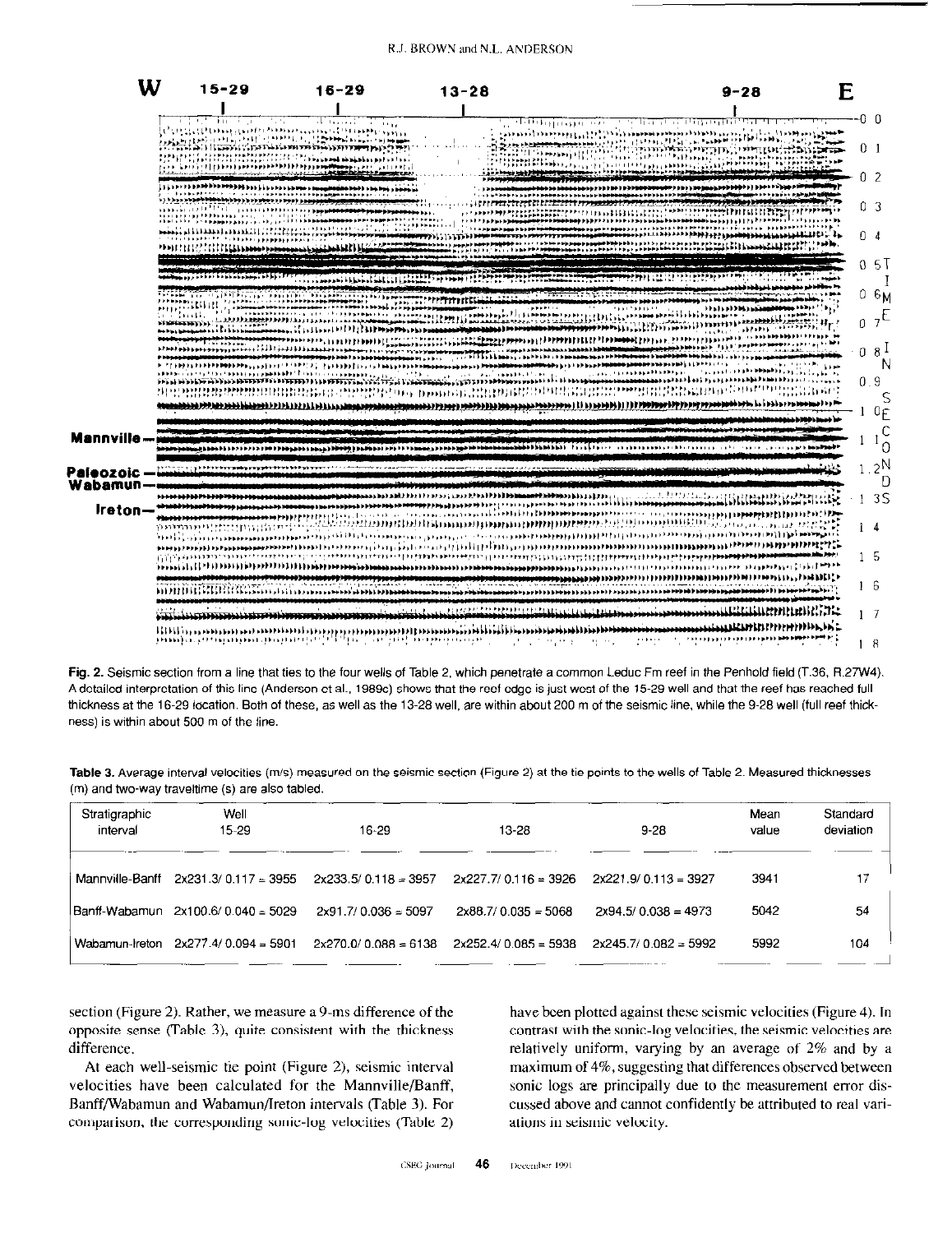

Fig. 3. Integrated velocity log from the 16-29-36-27W4 well (cf. Table 2 and Figure 2). corresponding synthetic seismic traces, and seismic traces recorded near the 16-29 well.



Fig. 4. The sonic-log interval velocities of Table 2 (Penhold area) plotted against the corresponding seismic interval velocities of Table 3. The three groups of points, corresponding to the three stratigraphic intervals, are seen to be much more scattered vertically (sonic-log) than horizontally (seismic). Collectively, the points scatter about an imaginary line drawn from comer to comer: the line of equality of the two velocities.

#### Sonic-log velocities: onreef and offreef

Sonic-log interval velocities are calculated for three separate suites of well logs: from the Strachan area (Table 4, Figure 5), the Rumsey-Stettler area (Table 5, Figure 6) and the Obed area (Table 6). Each suite consists of both onreef and offreef wells within a common area (although for Obed only one onreef well was available in our data base). Comparison of these interval velocities reveals that, although they vary from well to well, there is no recognizable correlation between the average velocities in these intervals and the presence or absence of Leduc Fm reef. Table 7 compares these results with those of Davis (1971, 1972a).

## **INTERPRETATION OF SEISMIC DATA**

We have studied seismic sections over a number of Leduc reefs and attempted to interpret these data with the aid of synthetic sections which incorporate higher interval velocities onreef than offreef (Anderson, 1986; Anderson and Brown. 1987; Anderson et al., 1989b, c; Browner al.. 1990). The results were always inconsistent with prevailing concepts of reef morphology. In particular, on such geologic models, horizons predating the reef were structurally lower onreef than offreef. In contrast, when we input laterally uniform interval velocities the data were satisfactorily modelled in the sense that prereef topography turned out to be either positive or negligible beneath reef buildup.

| WELL                        | Mannville-<br>Paleozoic | Paleozoic-<br>Wabamun | Wabamun-<br>Ireton |
|-----------------------------|-------------------------|-----------------------|--------------------|
| <b>ONREEF (T.37, R.9W5)</b> |                         |                       |                    |
| $2 - 21$                    | 4327                    | 5977                  | 6236               |
| $11 - 22$                   | 4168                    | 5721                  | 6171               |
| 11-27                       | 4140                    | 5907                  | 6218               |
| 11-28                       | 4328                    | 6021                  | 5795               |
| $10 - 31$                   | 4183                    | 5846                  | 6216               |
| $7 - 32$                    | 4350                    | 5966                  | 6162               |
| Mean                        | 4249                    | 5906                  | 6148               |
| Standard deviation          | 95                      | 109                   | 183                |
| OFFREEF (T.38, R.9W5)       |                         |                       |                    |
| $6 - 10$                    | 4383                    | 5824                  | 6098               |
| $10 - 11$                   | 4415                    | 5974                  | 6164               |
| $6 - 14$                    | 4318                    | 5956                  | 6096               |
| $10 - 17$                   | 4255                    | 5688                  | 6015               |
| $9 - 20$                    | 4095                    | 5925                  | 6172               |
| $9 - 24$                    | 4275                    | 5643                  | 6083               |
| Mean                        | 4290                    | 5835                  | 6105               |
| Standard deviation          | 114                     | 142                   | 58                 |

Table 4. Average interval velocities (m/s) calculated from sonic logs for onreef and offreef wells in the Strachan area (Leduc reef).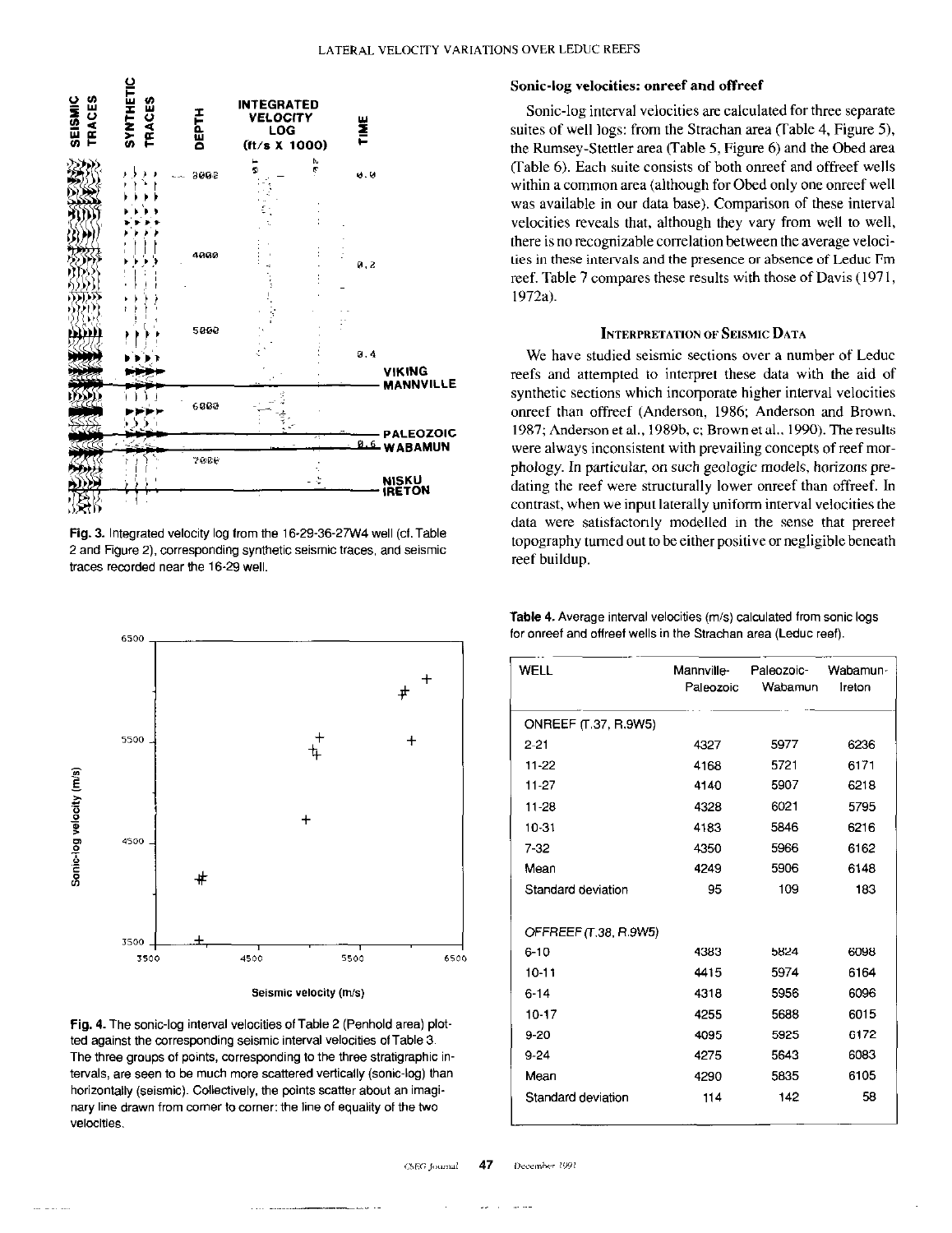

Fig. 5. Onreef/offreef comparison for the Strachan area: for each stratigraphic interval, the two bars indicate mean onreef (stippled) and mean offreef sonic-log interval velocities. Names of stratigraphic units, given in Table 4, are indicated by the first letters of their names, and individual velocity observations are plotted as  $+$  signs.

Table 5. Average interval velocities (m/s) calculated from sonic logs for onreef and offreef wells in the Rumsey-Stettler area (Leduc reef).

| WELL               | Mannville-<br>Banff | Banti-<br>Wabamun | Wabamun-<br>Ireton |
|--------------------|---------------------|-------------------|--------------------|
| <b>ONREEF</b>      |                     |                   |                    |
| 10-34-35-17W4      | 3397                | 3885              | 5473               |
| 9-23-35-18W4       | 3701                | 3848              | 5595               |
| 14-5-36-20W4       | 3368                | 3679              | 5546               |
| 14-31-36-20W4      | 3695                | 3723              | 5543               |
| Mean               | 3540                | 3784              | 5539               |
| Standard deviation | 183                 | 98                | 50                 |
| OFFREEF            |                     |                   |                    |
| 2-24-34-21W4       | 3555                | 4268              | 5642               |
| 2-1-35-20W4        | 3434                | 3894              | 5550               |
| 6-9-36-19W4        | 3542                | 3852              | 5768               |
| 16-19-36-21W4      | 3559                | 3694              | 5424               |
| 11-7-36-23W4       | 3792                | 3721              | 5877               |
| Mean               | 3576                | 3886              | 5652               |
| Standard deviation | 131                 | 230               | 178                |



Fig. 6. Onreef/offreef comparison for the Rumsey-Stettler area: for each stratigraphic interval, the two bars indicate mean onreef (stippled) and mean offreef sonic-log interval velocities. Names of stratigraphic units, given in Table 5, are indicated by the first letters of their names, and individual velocity observations are plotted as + signs.

Table 6. Average interval velocities (m/s) calculated from sonic logs for onreef and offreef wells in the Obed area (Leduc reef). The single onreef well also penetrated Leduc reef, whose average interval velocity was determined to be 5842 m/s.

| WELL               | Mannville-<br>Nordegg | Nordegg-<br>Wabamun | Wabamun<br>- Ireton | Ireton<br>Fm |
|--------------------|-----------------------|---------------------|---------------------|--------------|
| ONREEF             |                       |                     |                     |              |
| 2-36-54-23W5       | 4079                  | 5499                | 6234                | 5528         |
| OFFREEF            |                       |                     |                     |              |
| 6-28-54-21W5       | 4148                  | 5492                | 5960                | 4872         |
| 7-6-54-22W5        | 4059                  | 5518                | 6189                |              |
|                    |                       |                     |                     |              |
| Mean               | 4104                  | 5505                | 6075                |              |
| Standard deviation | 63                    | 18                  | 162                 |              |
|                    |                       |                     |                     |              |
| Mean (all wells)   | 4095                  | 5503                | 6127                |              |
| Standard deviation | 47                    | 13                  | 147                 |              |
|                    |                       |                     |                     |              |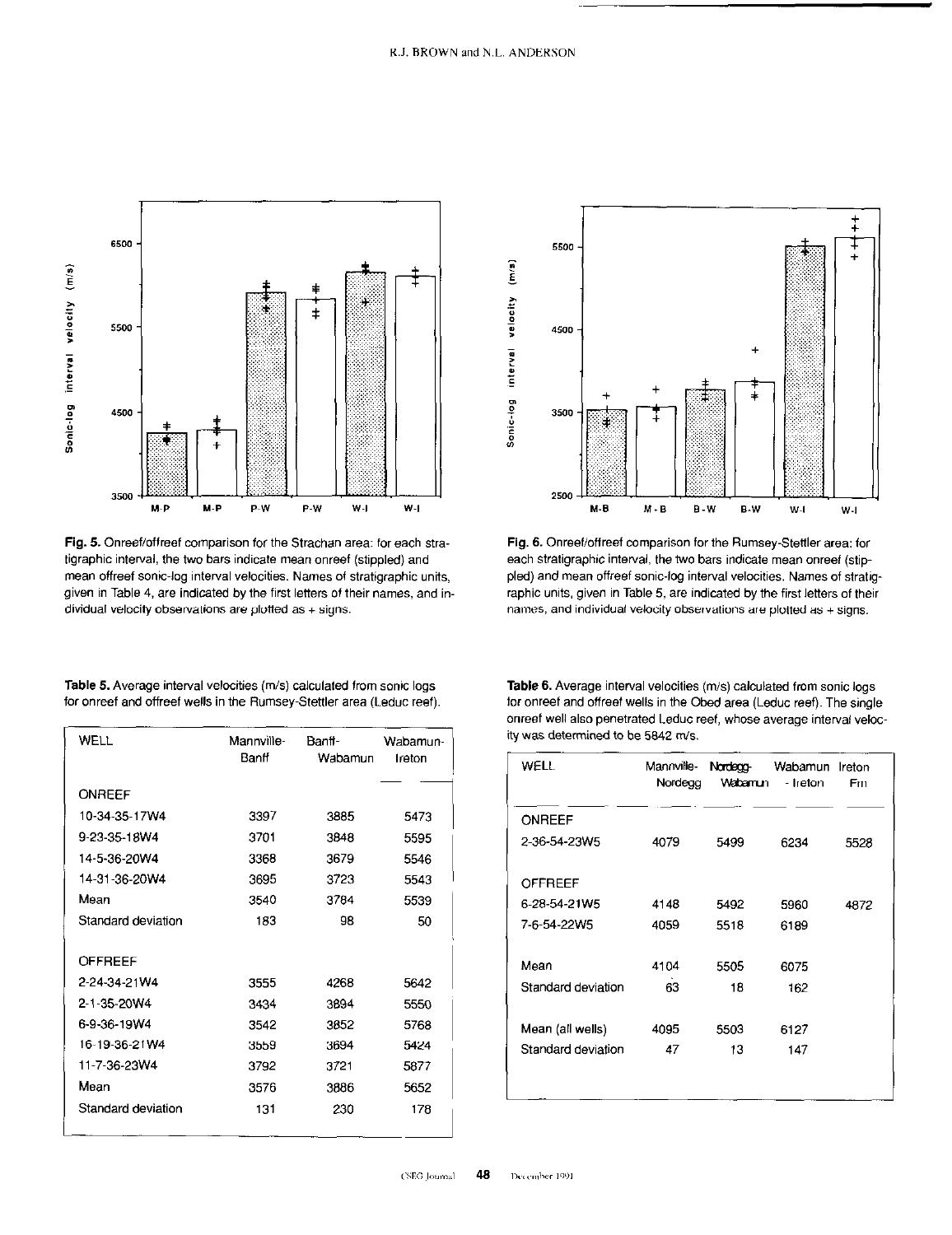In support of his conclusions, Davis (1971, 1972a) incorporated into his study a seismic section (Figure 7) and a correspending geologic model (Figure 8) across a particular Leduc reef, namely the Strachan reef, in Township 37, Range 9W5. However, this model does not appear to us to be wholly consistent with the seismic data. For example, both the Blainnore (Mannyille) and the Paleozoic are flat in the geologic section of Figure 8a, whereas, as indicated by the well-log data and illustrated by the seismic section (Figure 7), both of these horizons actually drape by about 40 m. This drape generates a significant component of the time-structural relief observed on the seismic section beneath the reef (by velocity pull-up). The introduction of lateral velocity variations into the model leads necessarily to a reduction in the interpreted amount of structural drape so that consistency with the observed seismic pull-up might be preserved.

Table 7. Comparison of percent velocity changes, onreef relative to olfreef, as determined by Davis (1971, 1972a) for a suite of six Leduc reefs and in this paper for three different Leduc reefs.

| Stratigraphic<br>interval | Davis<br>(1971.1972a) | Strachan<br>(Table 4) | Rumsey-<br>Stettler<br>(Table 5) | Obed<br>(Table 6) |
|---------------------------|-----------------------|-----------------------|----------------------------------|-------------------|
| Mannville-<br>Paleozoic   | 5%                    | 2%                    | 1/2%                             | $-1/2%$           |
| Paleozoic-<br>Wabamun     | $21/2$ to<br>31/2%    | 1/2%                  | 1/4%                             | 0                 |
| Wabamun-<br>Ireton        | 6 to 8 %              | $-1/2%$               | $-1/2%$                          | 3%                |















Fig. 7. Left: seismic section from the Strachan area (reproduced from Davis, 1972a; with permission). Right: the same section cut and spliced so as to juxtapose shotpoints 506 (offreef) and 516 (onreel) with the Blairmore top as a datum.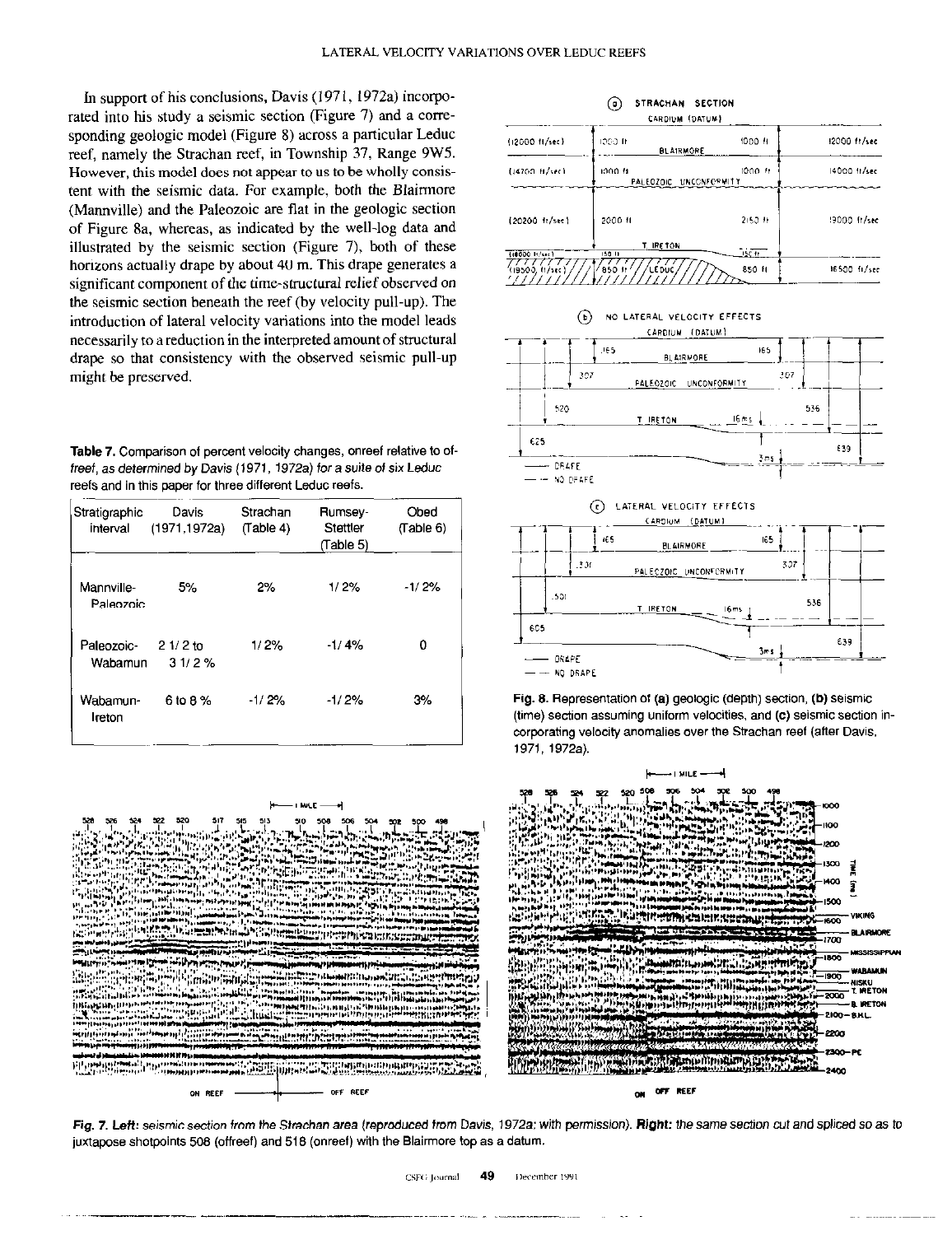The effect of incorporating lateral velocity variations into the model is demonstrated by comparing the seismic section (Figure 7) with the transformed geologic model (Figure 8). Note that the Blairmore/Ireton intervals (time thicknesses) in Figure 8 are 35 ms greater oftreef than onreef. This is inconsistent with the seismic section (Figure 7) where the corresponding twoway traveltime interval is seen to bc less than 5 ms greater offreef than onreef. If drape at the Blairmore and the Paleozoic is taken into account, and if laterally invariant interval velocities are used, a geologically sounder and seismically more compatible model is generated (Figure 9).

In summary, Davis's (1971, 1972a) conclusion that average velocity of the upper Paleozoic and lower Mesozoic in the Strachan area is significantly higher onreef than offreef does not appear to be supported either by the data from integrated velocity logs examined in this paper or by the Strachan seismic data.

#### **DISCUSSION**

## Sonic-log velocities

In an earlier section we mentioned the large uncertainties in sonic-log velocities themselves and their lack of reliability as estimators of seismic velocity. Such errors can easily be larger than the velocity variations in question, although it would seem improbable that such errors would compound so systematically as to produce spurious velocity anomalies of the magnitudes under consideration. Nevertheless, it is conceivable that there is some real lateral anomaly in sonic-log velocity of as much as IO% or more which, however, does not translate into an equally large anomaly in seismic velocity. This would imply the lack of an exact one-to-one correspondence between sonic-log and seismic velocities and perhaps that lithological differences onreef versus offreef translate into different wave-propagation properties (e.g., dispersion) onreef versus offreef.



Fig. 9. (a) Subregional geologic cross-section over the Strachan reef, constructed from the wells shown, showing drape as high as the Cardium; (b) schematic geologic section over the Strachan-reef edge, expanded from and compatible with the section in (a), incorporating drape on the Cardium top and laterally uniform velocities; and (c) the seismic section equivalent to (b). Note that the Blairmore/Ireton interval on the time section is only slightly greater offreef (356 ms) than onreef (354 ms).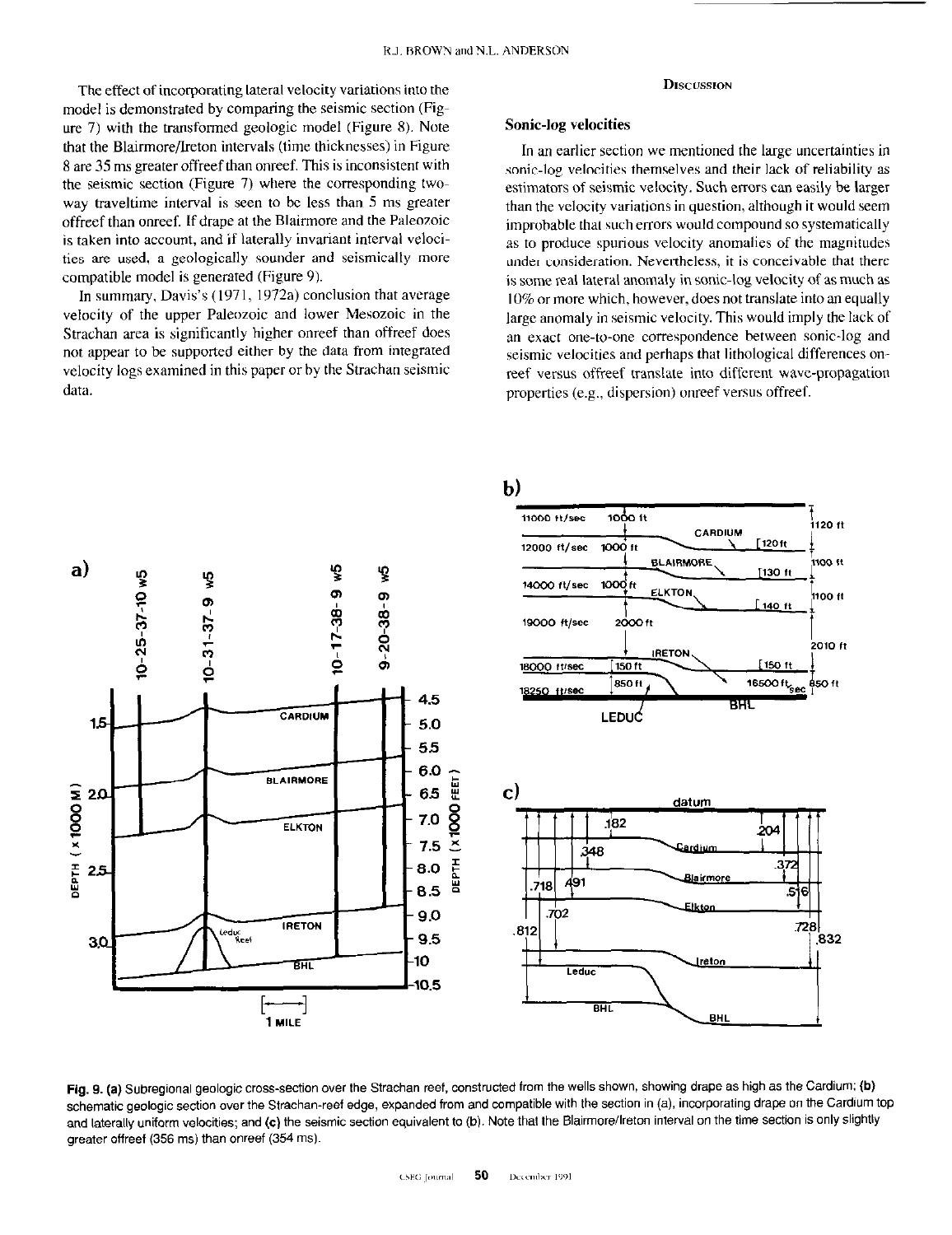## Regional velocity computation

A significant difference in the methodologies applied in past studies appears to lie in the schemes used to determine the regional velocity variations. In the Keg River study (Davis, 1972b). trend-surface analysis was used in fitting the regional variation separately in each of six or seven units, without reference to any explicit depth dependence. However, in determining regional velocities in the Leduc study, Davis (1971, 1972a) applied a velocity-depth relationship due to Acheson (1963, 1981), which yields regional velocity as a function not only of horizontal position but also explicitly of depth. It would be virtually impossible to determine what differences, if any, the two methods would produce, without actually applying both to the same data set. However, one can say that the trend-surface method is conceptually simpler than the velocity-depth-function method, which incorporates a number of subjective refinements. For example, Figure IO illustrates schematically how a positive onreef anomaly in residual velocity could conceivably be produced as an anifact, even when the interval velocity is constant throughout the unit in question. We have considered such notions in more detail elsewhere (Anderson et al., 1988).

## CONCLUSIONS AND FUTURE WORK

## **Conclusions**

I, We found sonic velocities from onreef wells over two different reefs (Keg River and Leduc) to exhibit average variations (over the stratigraphic units considered) of about 10% (Keg River $\sim$ 7%; Leduc  $\sim$ 14%). Velocities determined seismically over the same Leduc reef showed only about a 2 l/2% average variation. We consider these figures to be repre-



Fig. 10. Schematic diagram demonstrating how selection of regional interval velocities,  $V_a$ , using an explicit function of depth (e.g., following Acheson, 1963) could conceivably create an apparent onreef/offreef anomaly in residual velocity,  $V_s$ , even when the actual interval velocity,  $V_i$ , is uniform within each unit.

sentative of the relative uncertainties in the respective methods of velocity determination.

- 2. Sonic-log interval velocities from both onreef and offreef wells over three Leduc reefs (Strachan, Rumsey and Obed) showed onreef velocities about  $1/2\%$  higher, on average, than offreef for the Mannville/lreton interval.
- We believe we have shown that the Strachan seismic data support a model with no lateral velocity variation within units.
- 4. It is possible that errors of  $\pm 5\%$  in sonic-log interval velocities could be so systematic as to produce apparent velocity anomalies, especially in older logs.
- 5. The second computational procedure employed by Davis (1972b), in the Keg River (Rainbow) study, is conceptually simpler than that used in the Leduc study. There is no reason to doubt that the results from the Rainbow area, presented in the residual-velocity contour maps (Davis, 1972b), constitute a faithful representation of the subsurface within the limits of experimental error. In view of this and our other results above, we are led to the conclusion that the actual velocity anomalies over Leduc reefs are probably of the same order of magnitude as those over Rainbow reefs, i.e., no more than about  $1\%$  or  $2\%$  on average.

We do not believe that we have completely solved the vexing problem of the nature of the P-wave velocity variation over Leduc or Keg River reefs. There are still significant incongruities between results that require explanation. The pioneering work of Davis (1971, 1972a, b), at a time when borehole-compensated logs were still in their infancy, shed considerable light on a question that is not only of academic interest but also of considerable practical importance to the explorationist.

#### Future work

The nature of velocity variations over Leduc reefs in western Canada remains today, twenty years after the appearance of Davis's (1971, 1972a) works, something of an enigma. In this paper, we have tried to point this out and document some of the conflicting findings. We believe that reef reservoirs are still a sufficiently important exploration target in Canada, and in the world at large, to warrant further investigation of this problem. A state-of-the-art integrated study of a selected Leduc reef in Alberta, incorporating latest geophysical, borehole and geological techniques, with optimal research results rather than production efficiency as the guiding principle, should be able to resolve these ambiguities once and for all.

#### **REFERENCES**

Acheson, C.H., 1963, Time-depth and velocity-depth relations in western Canada: Geophysics 28,894.909

~, 198 I, Time-depth and velocity-depth relations in sedimentary basins  $-$  a study based on current investigation in the Arctic Islands and an interpretation of experience elsewhere: Geophysics 46, 707-716.

AGAT Laboratories, 1988, Table of formations of Alberta: AGAT Laboratories, Calgary.